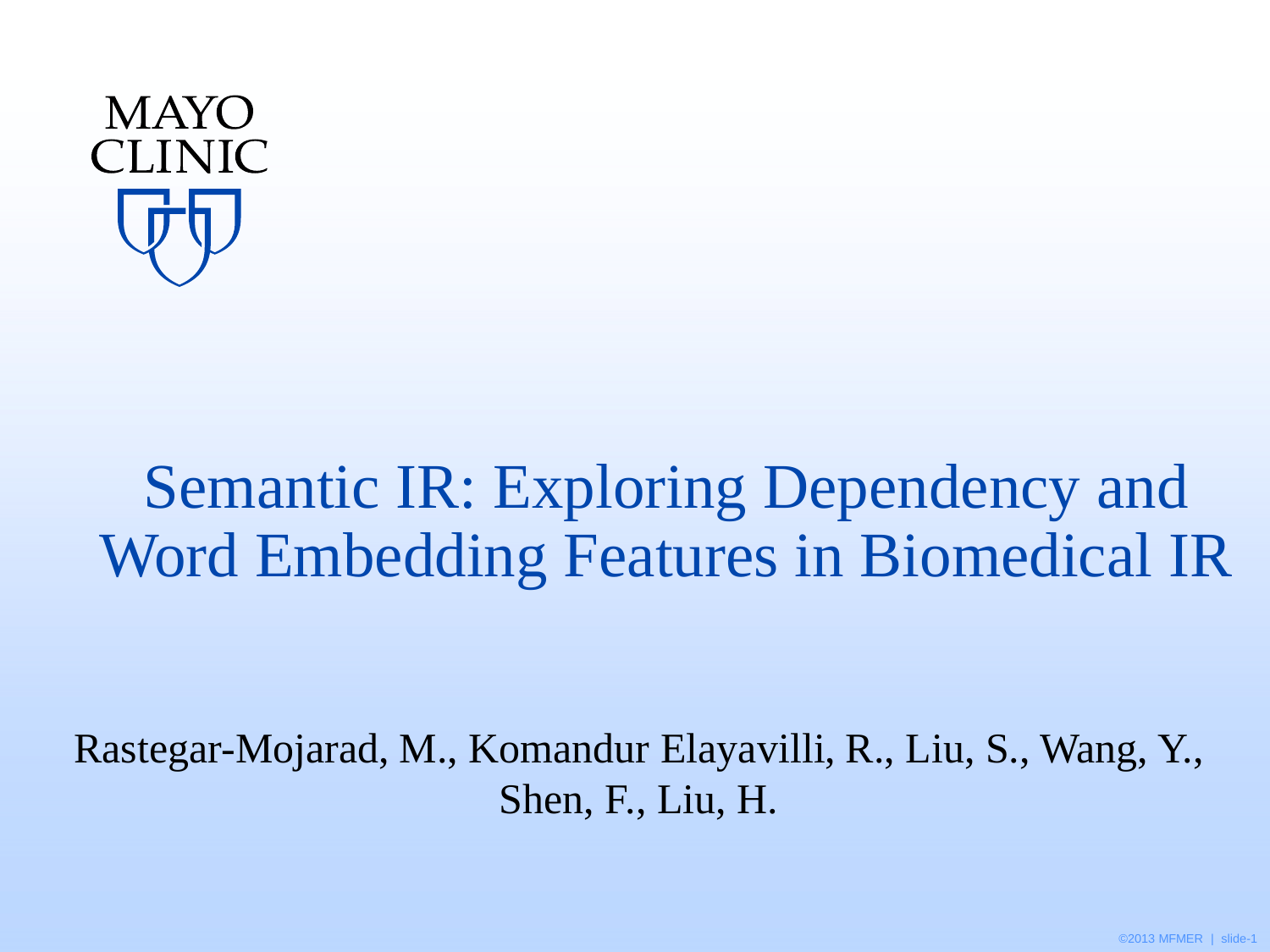## **BELTracker**

- Task 2: Retrieving evidence sentence for a given BEL
	- Identifying at most 10 evidence sentences
- Two architectures
	- 2015 and 2017 competitions
	- Co-occurrence based
	- IE-based
- Main components
	- Retrieval component
	- Ranking component

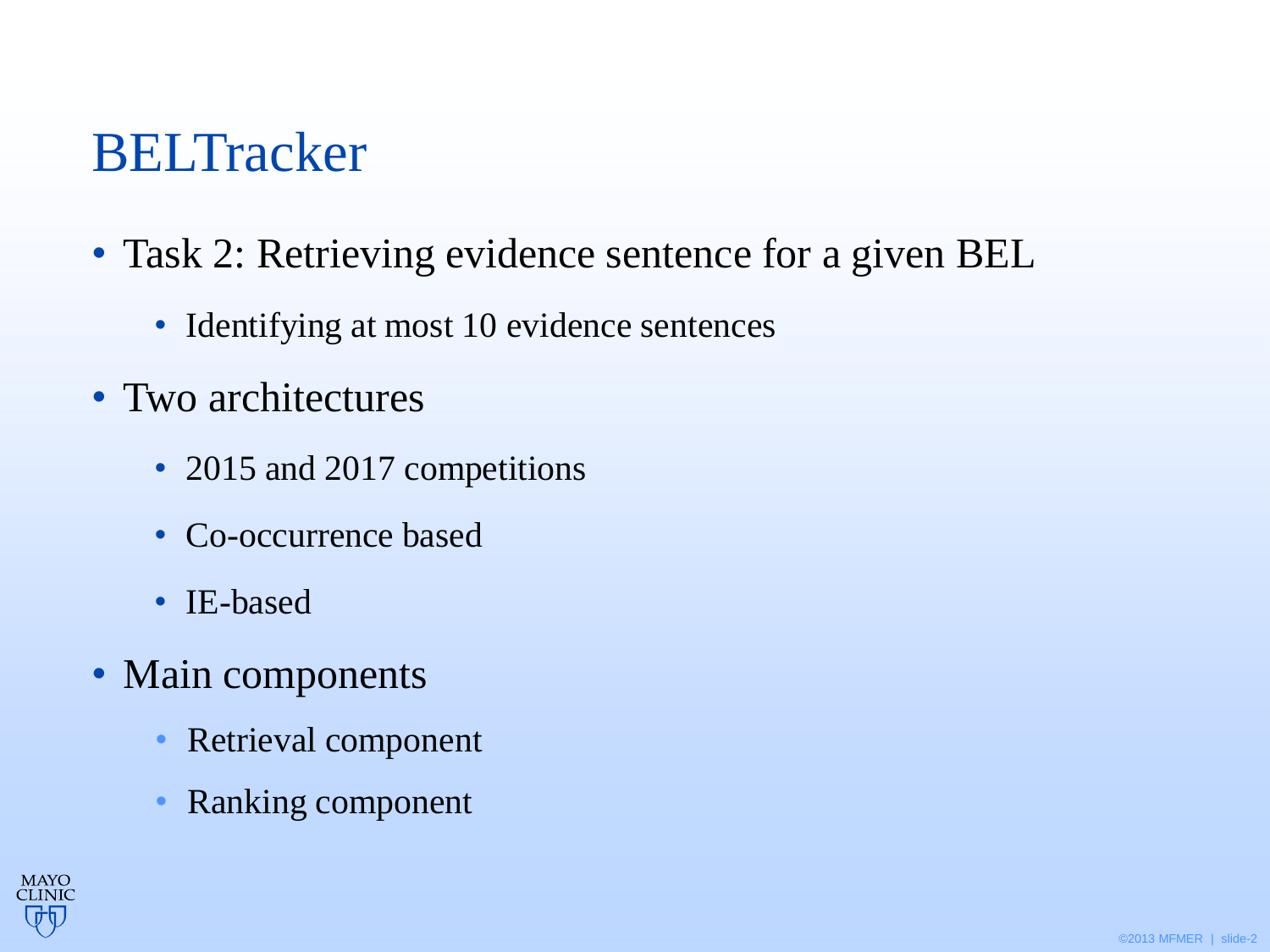## Co-occurrence based (2015)

- Indexing abstract and full-text
	- Elastic search
- Retrieval component
	- Translating the given BEL statement into a query
		- Identifying elements
		- Finding synonyms
			- Existing resources & expert-generated dictionaries
	- Retrieving relevant documents

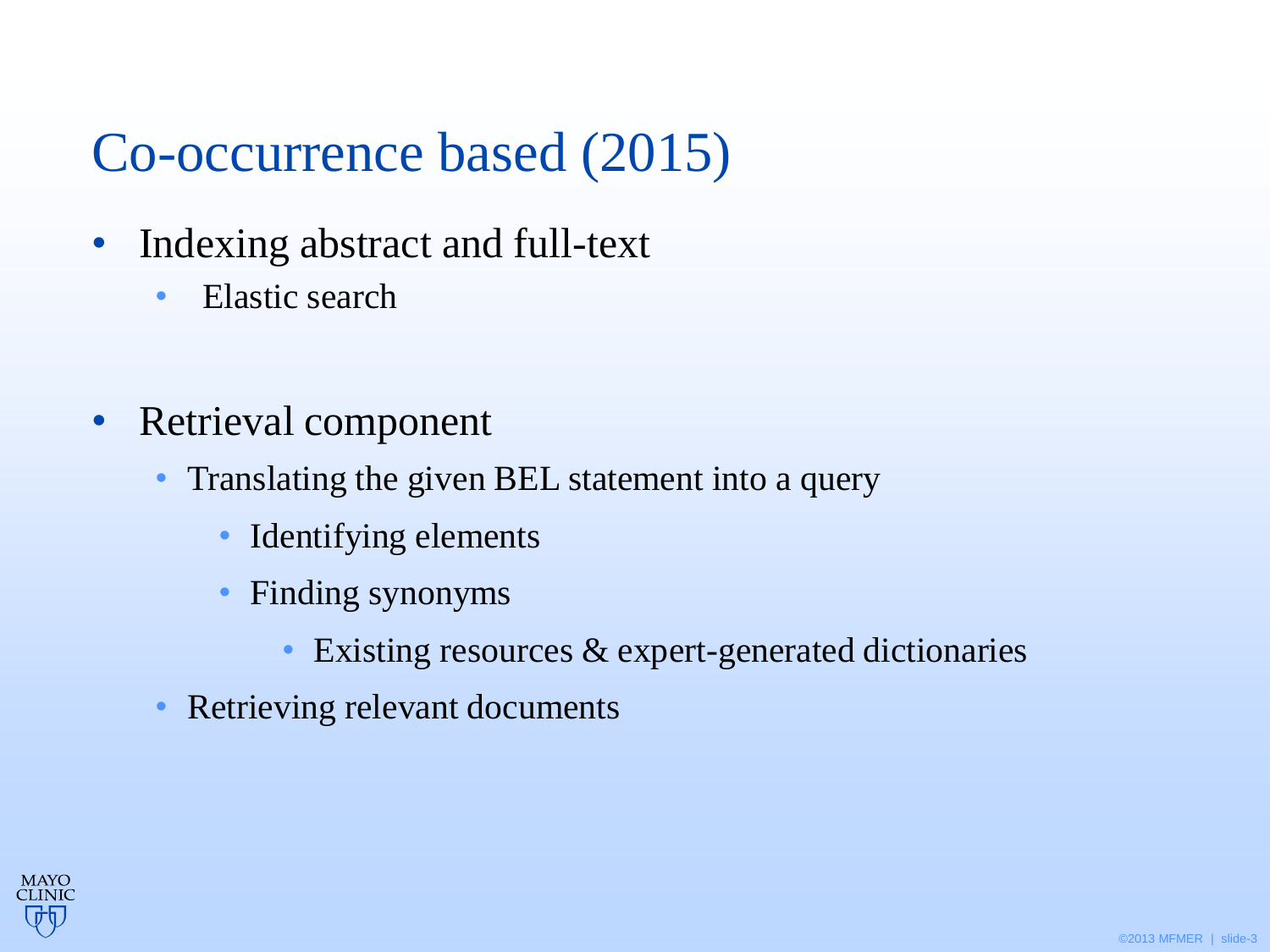

©2013 MFMER | slide-4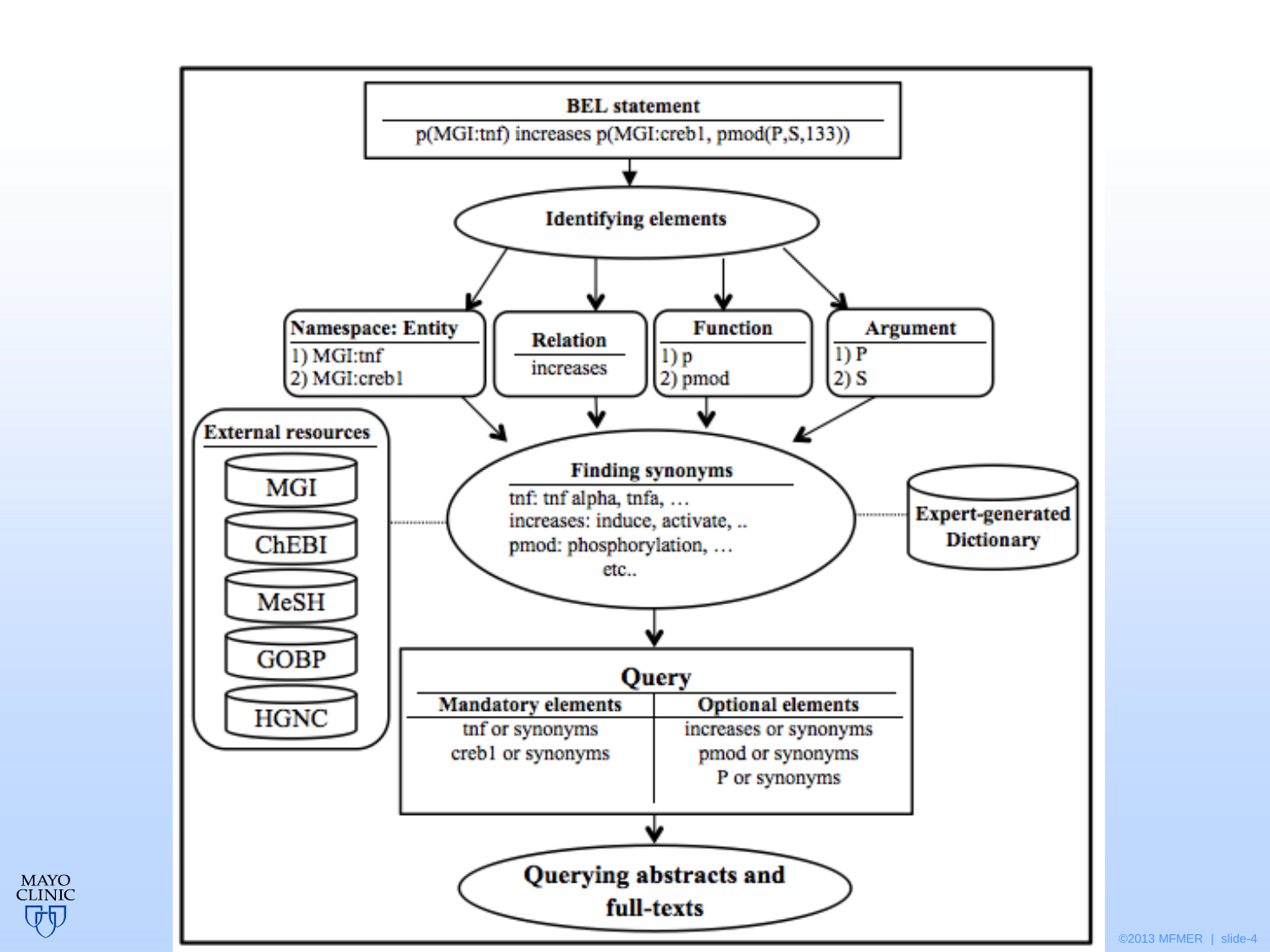## Co-occurrence based

• Ranking component

- Top 1000 results
	- Splitting into sentences
	- Removing non-relevant sentences
- Ranking sentences based on occurrence of elements
	- Manual weight assignment for elements

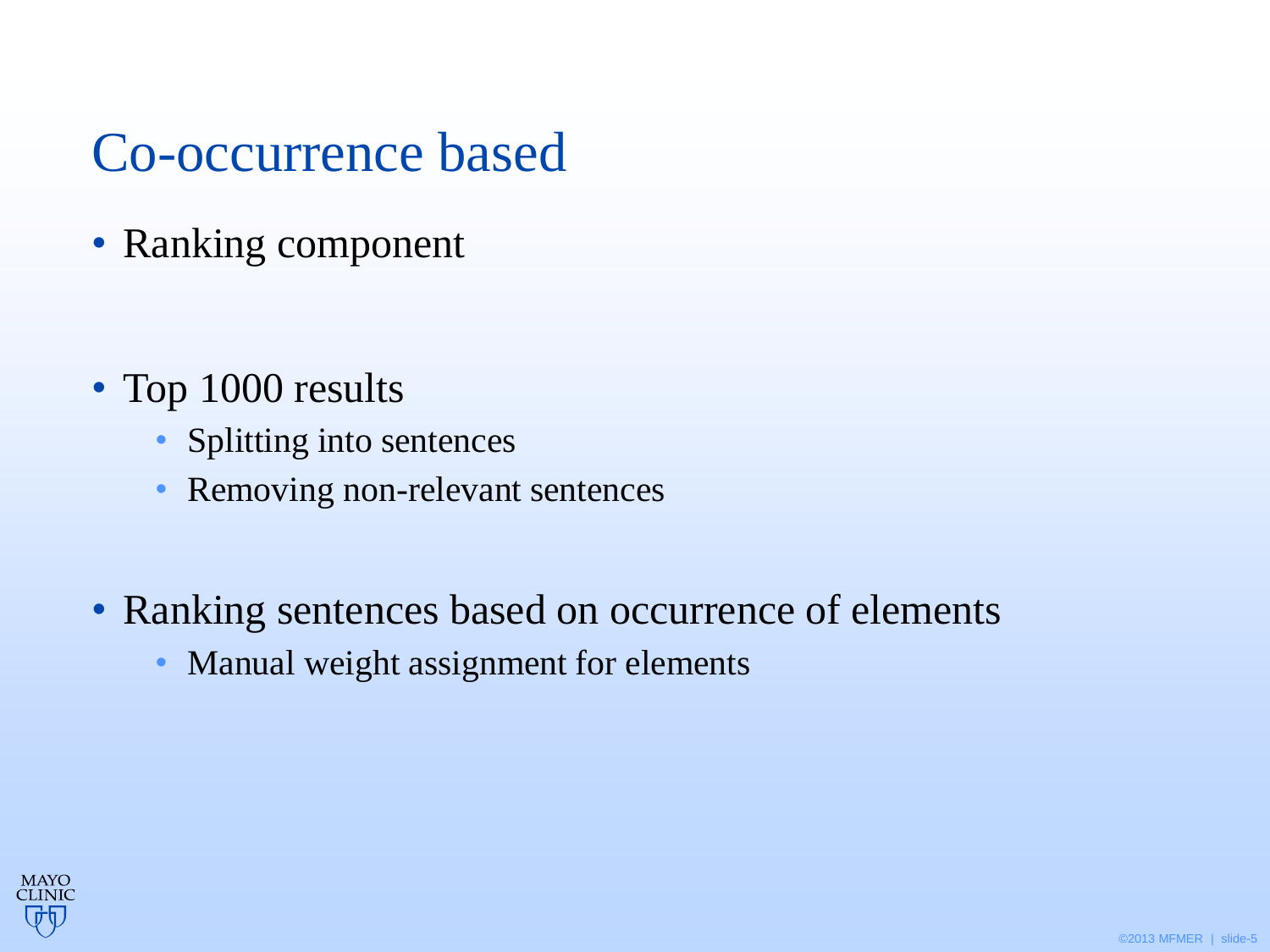



©2013 MFMER | slide-6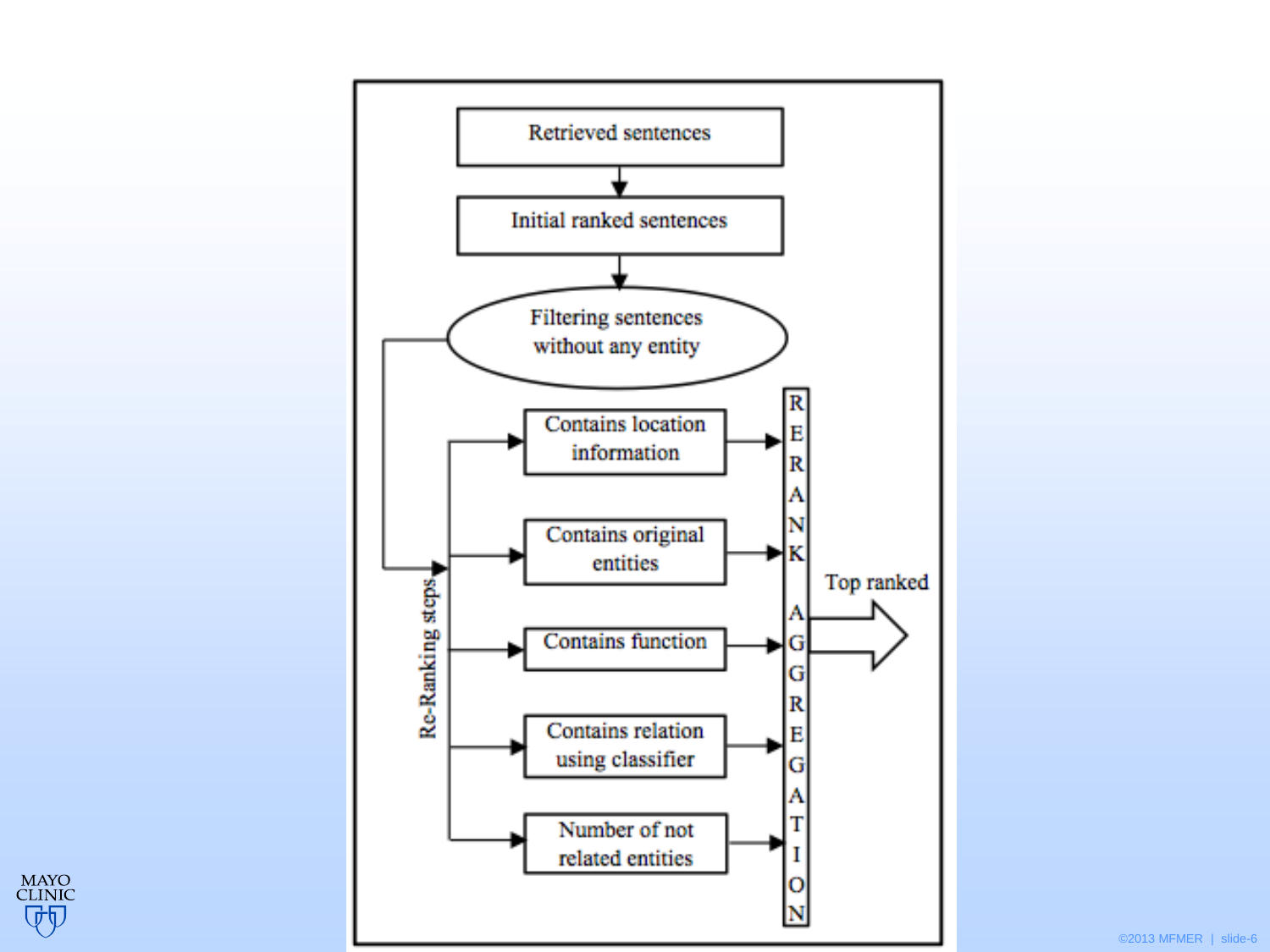## IE-based (2017)

- Indexing only useful sentences
	- Using Semantic Medline
- Training classifiers for ranking
	- For each element

- Semantic
	- Word embedding
	- Dependency embedding

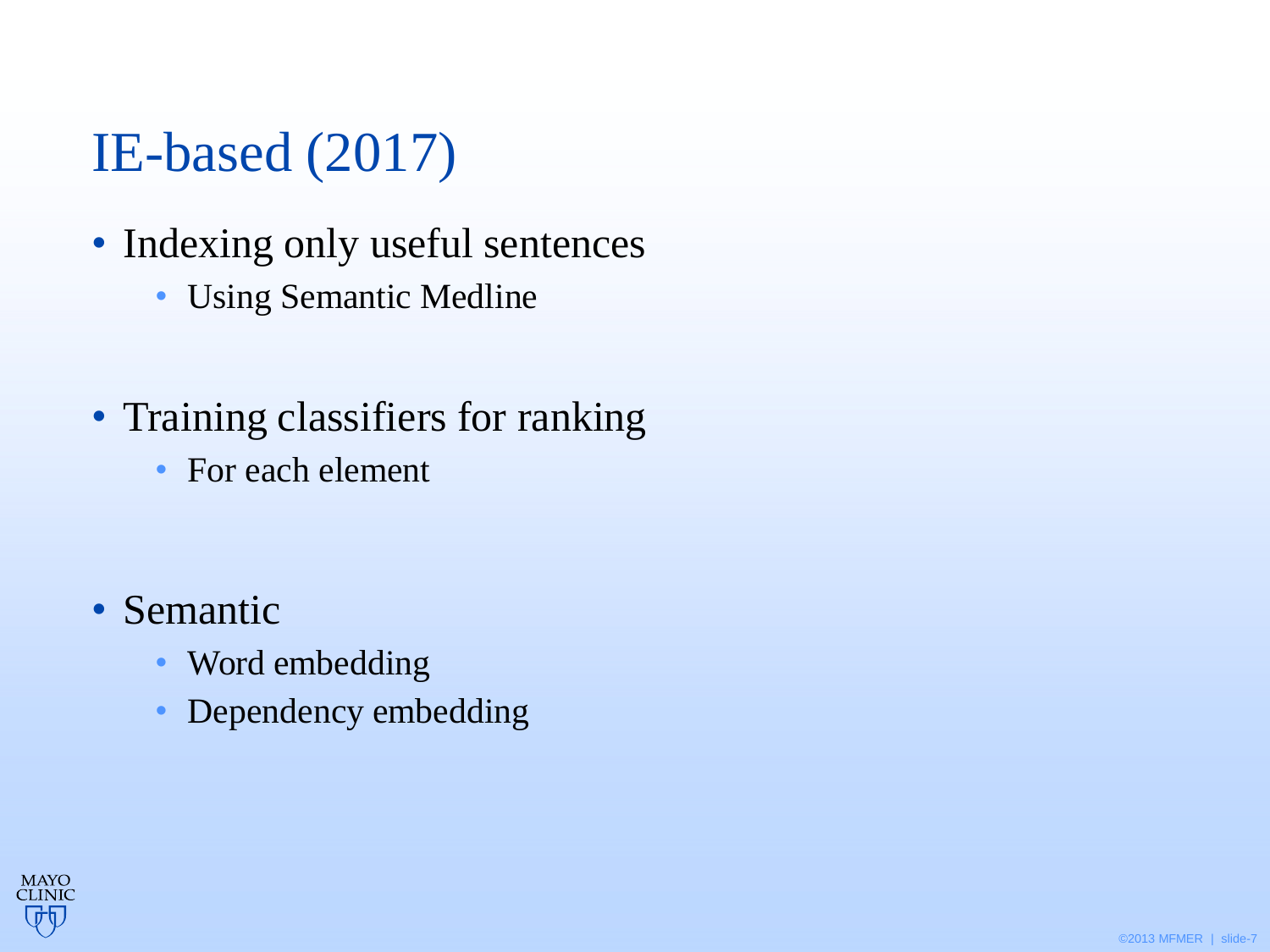## Semantic Medline

- SemRep
	- Extracts semantic predications from biomedical literature
	- Biomedical entities
	- $\sim$  30 predicates
		- treat, affect, interacts with, …, **coexist with**
- Semantic Medline Database
	- A relational database
	- $\sim$  200 million sentences
	- $\cdot$  ~ 90 million predications

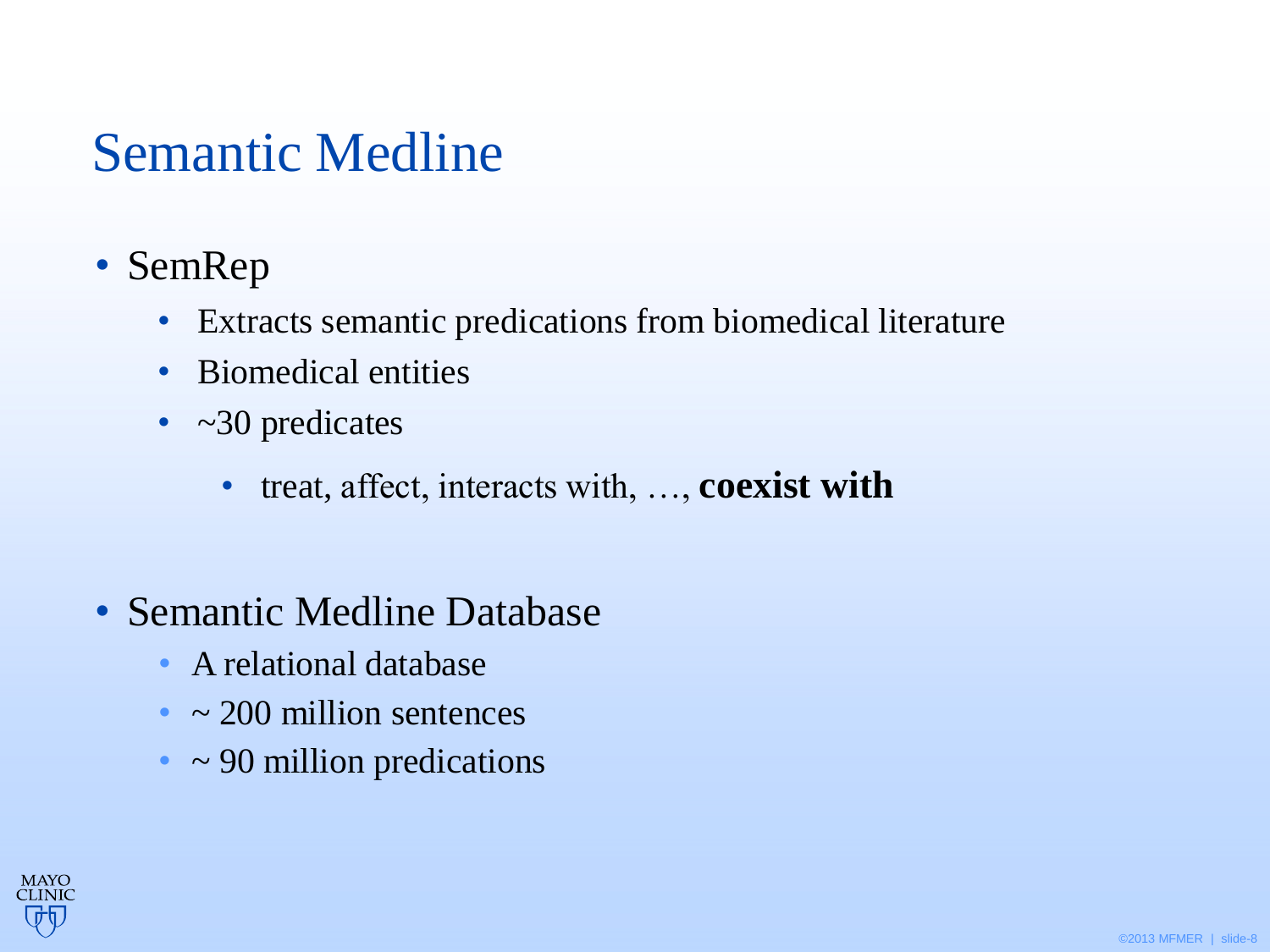## Ranking component

- Using the same retrieval component
- Training classifier for ranking
	- Pair classification (BEL, sentence)
		- Positives from the training set
		- **How to define negative instances ???** 
			- Randomly selecting a sentence for a BEL
				- Masking entity names
				- Not the same relation (inc. or dec. )
				- Not the same function
- Train three classifiers
	- Distant supervision

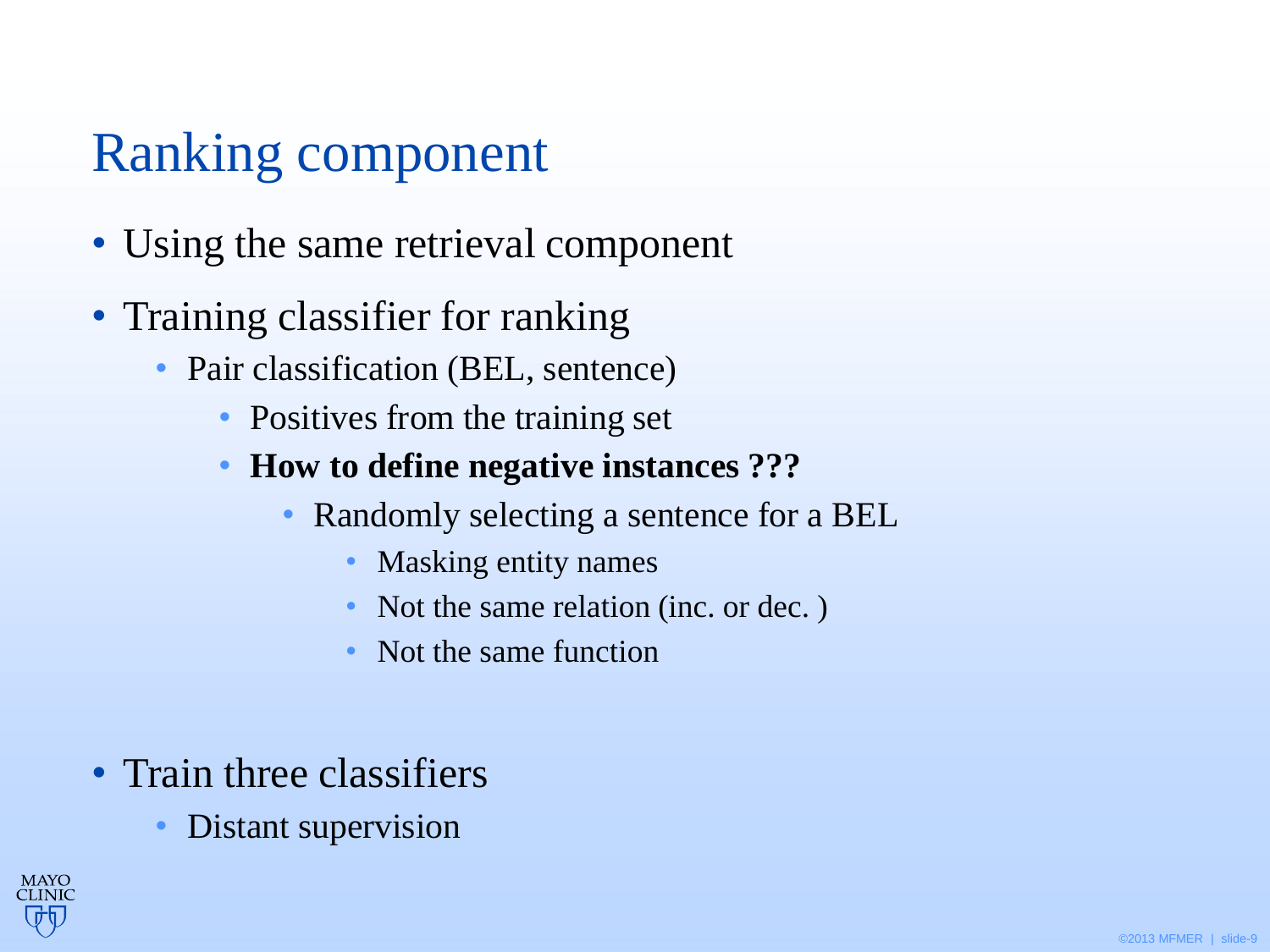## First classifier

- Existence of relationship
	- cat(HGNC:*SPN*) increases gtp(HGNC:*RAP1A*)
	- *RasGRP2 also catalyzes nucleotide exchange on Rap1a and SPN, but this RapGEF activity is less potent than that associated with CalDAG-GEFI.*
	- Instances (Pair of BEL statement and sentence)
		- Negative instances from Semantic medline
			- Entities: the same as randomly selected BEL
			- Predicate: **coexist with**

- Features
	- Unigram, Bi-grams, Word-embedding

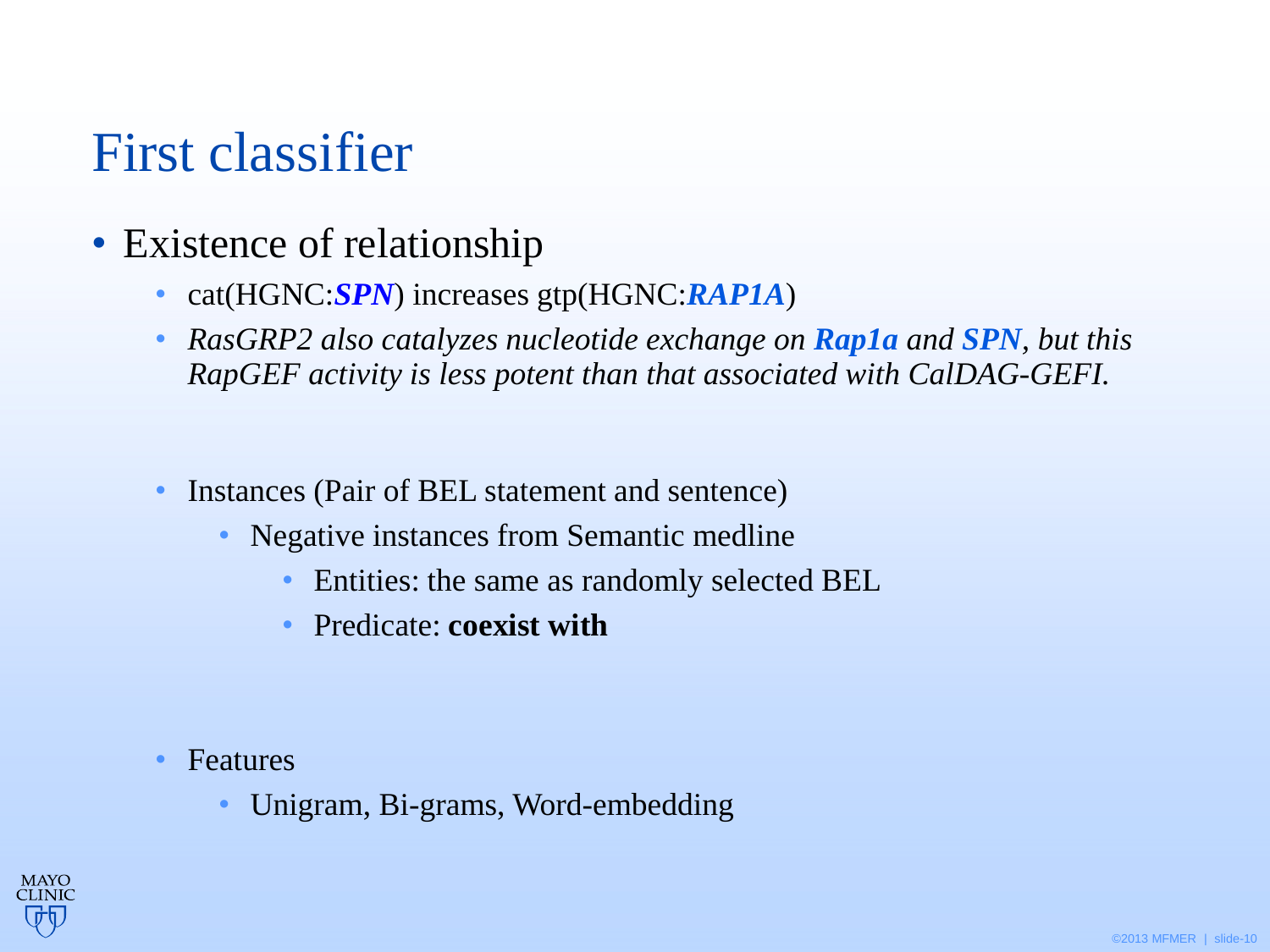## Second classifier

### • Function

| <b>Subject</b>    | <b>Predicate</b> | <b>Object</b>   |
|-------------------|------------------|-----------------|
| cat(HGNC:RASGRP2) | increases        | gtp(HGNC:RAP1A) |

- RasGRP2 also catalyzes nucleotide exchange on Rap1, but this RapGEF activity is less potent than that associated with CalDAG-GEFI.
- One classifier for each function
- Instances: BEL term+ sentence
	- Positive instances from the training data
	- Negative instances others functions

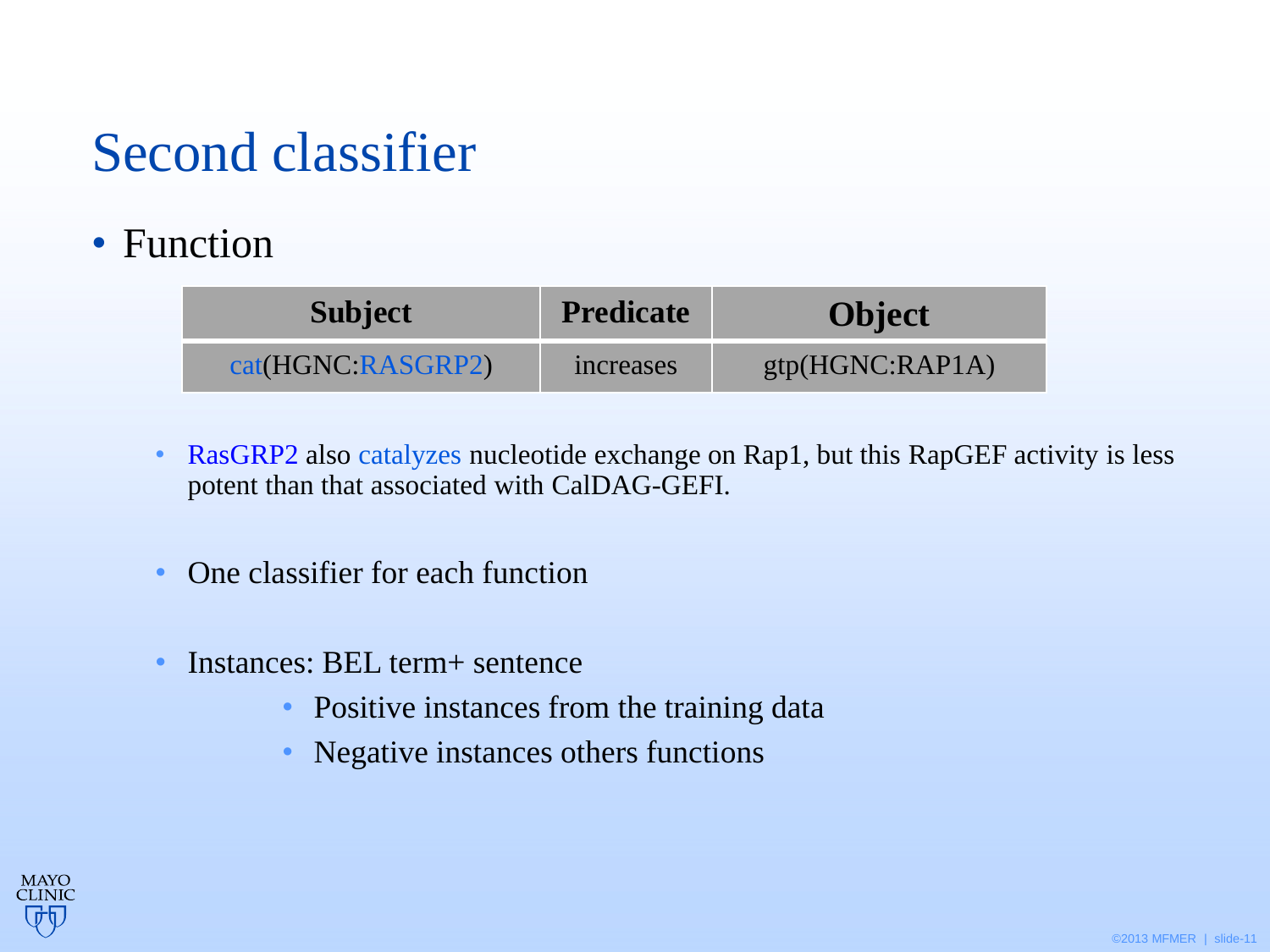## Second classifier

- Features
	- Surrounding terms (window of 3-5)
	- Dependency embedding

RasGRP2 also catalyzes nucleotide exchange on Rap1, but this RapGEF activity is less potent than that associated with CalDAG-GEFI.

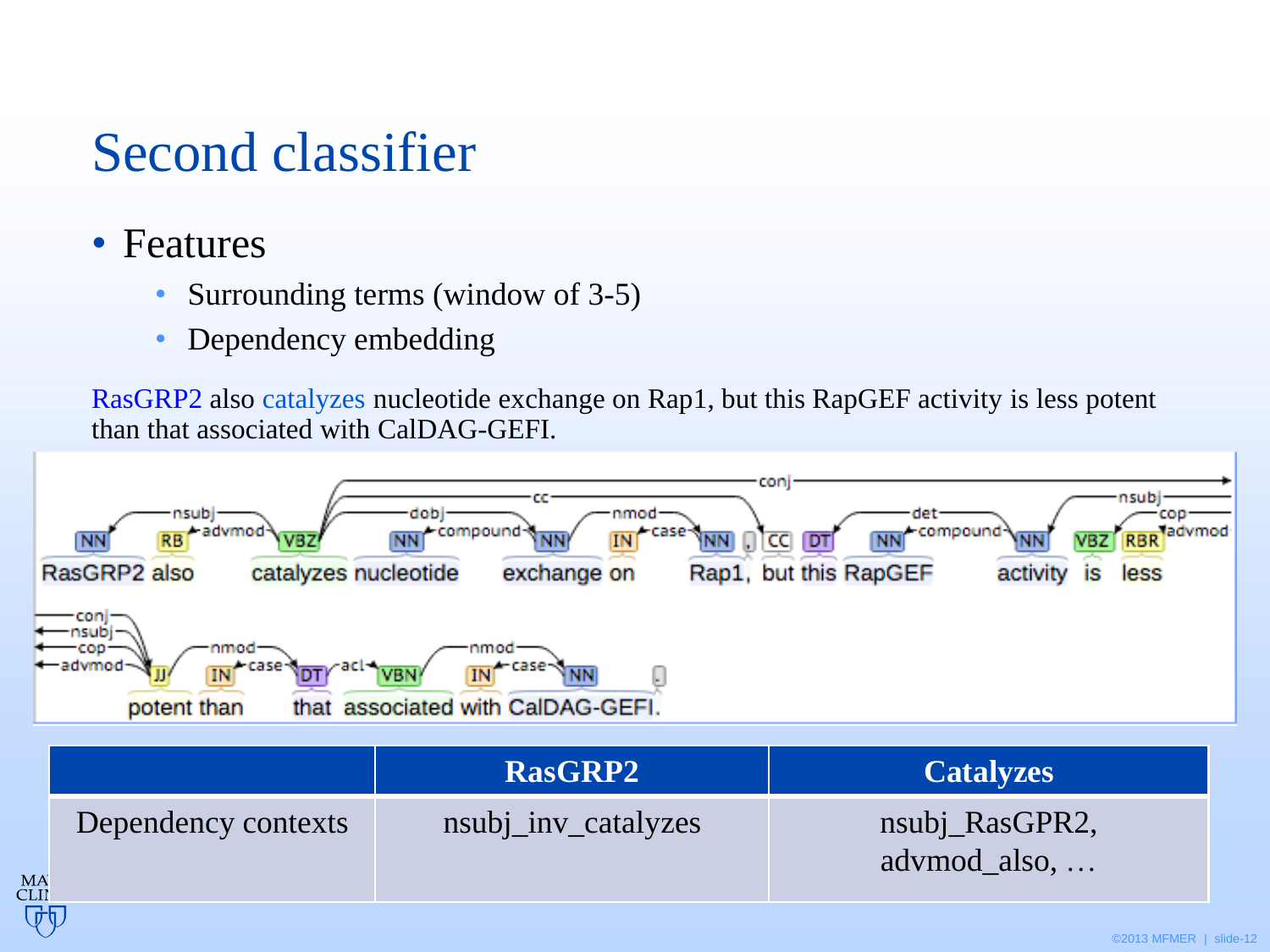## Third classifier & final score

- Relation
	- cat(HGNC:SPN) increases r(HGNC:CD40LG)
	- Two classes: increase and decrease
		- Instances: BEL and sentence
		- No challenge in identifying instances for each class
	- Fea. : Unigrams, bigrams, expert-generated dictionary, ..

### • Final score for each retrieved sentence  $0.40 * P_{c1} + 0.50 * P_{c2} + 0.10 * P_{c3}$

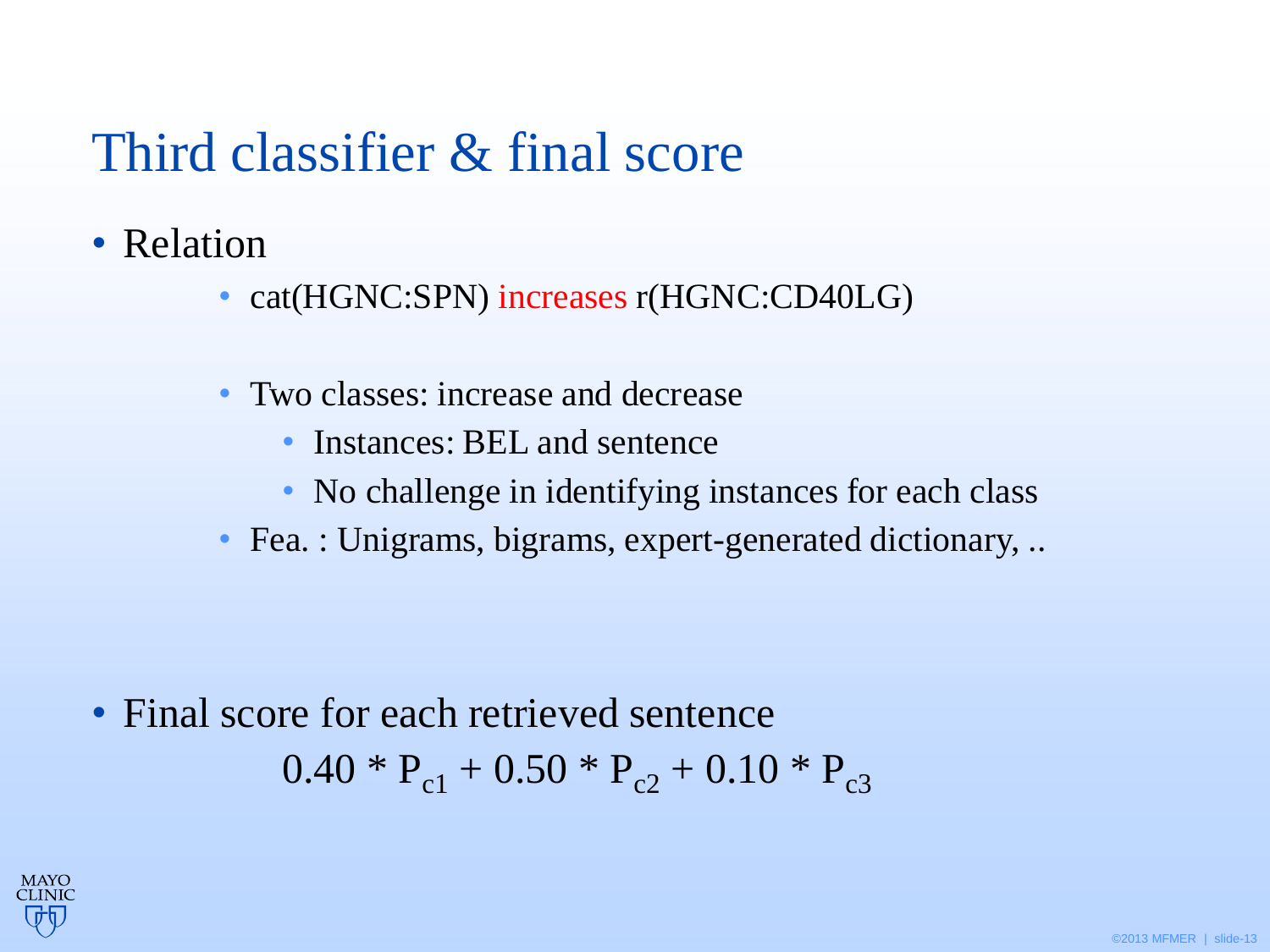### Data

- Training set
	- Pair of BEL and corresponding sentence
	- 11066 BEL statements extracted from 6354 sentences
	- No entity or relation annotation

- Test set
	- 100 BEL statement for each competition
	- Manually evaluated by expert

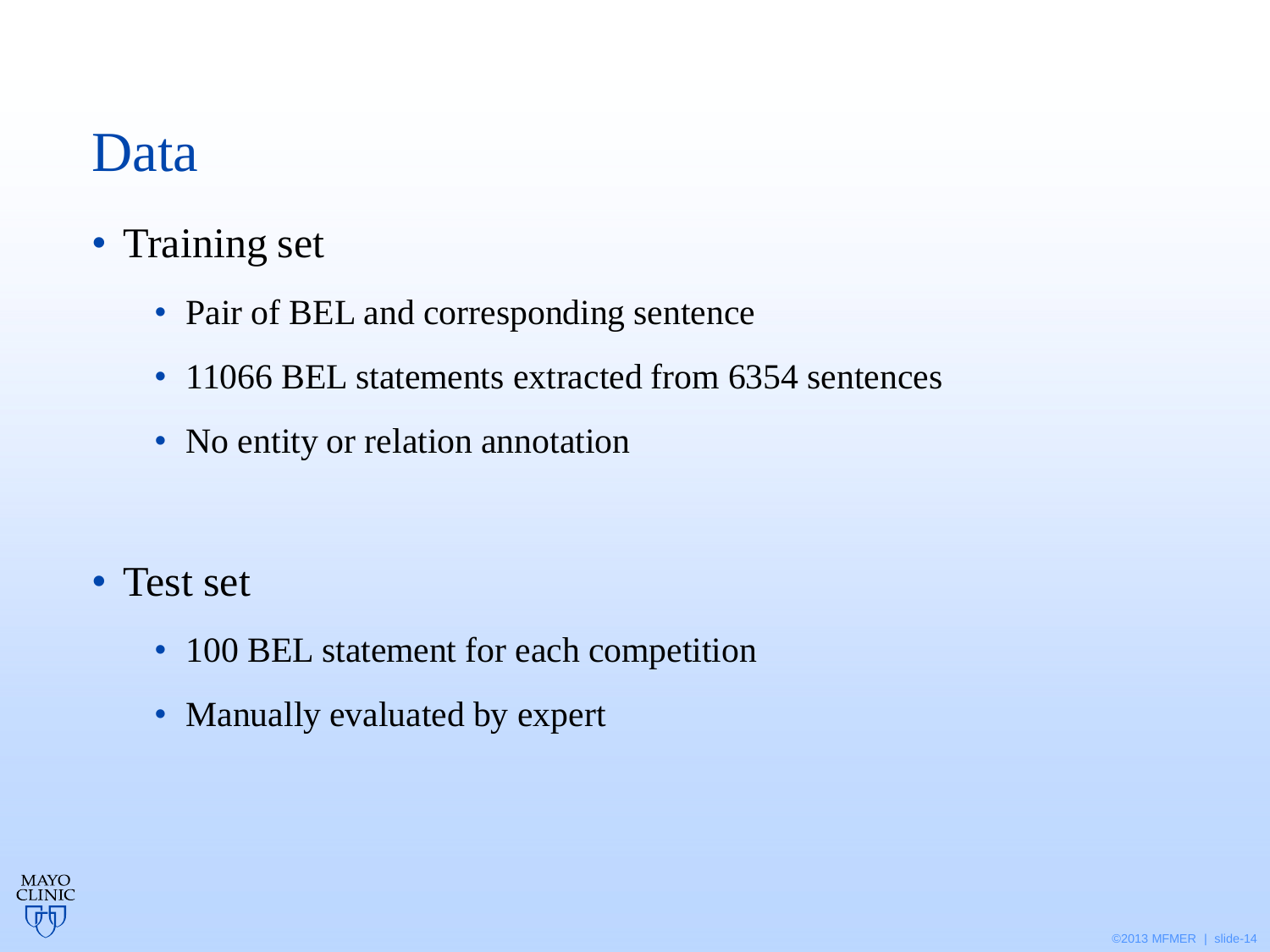## Evaluation

- Precision
	- TP /  $(FP + TP)$
- Criteria
	- *Full*: The sentence contains the complete BEL statement.
	- *Relaxed*: Has necessary context and/or biological background to enable extraction of BEL statement.
	- *Context*: Even though the complete or partial BEL statement cannot be extracted from the sentence, it provides the necessary context for the BEL statement.

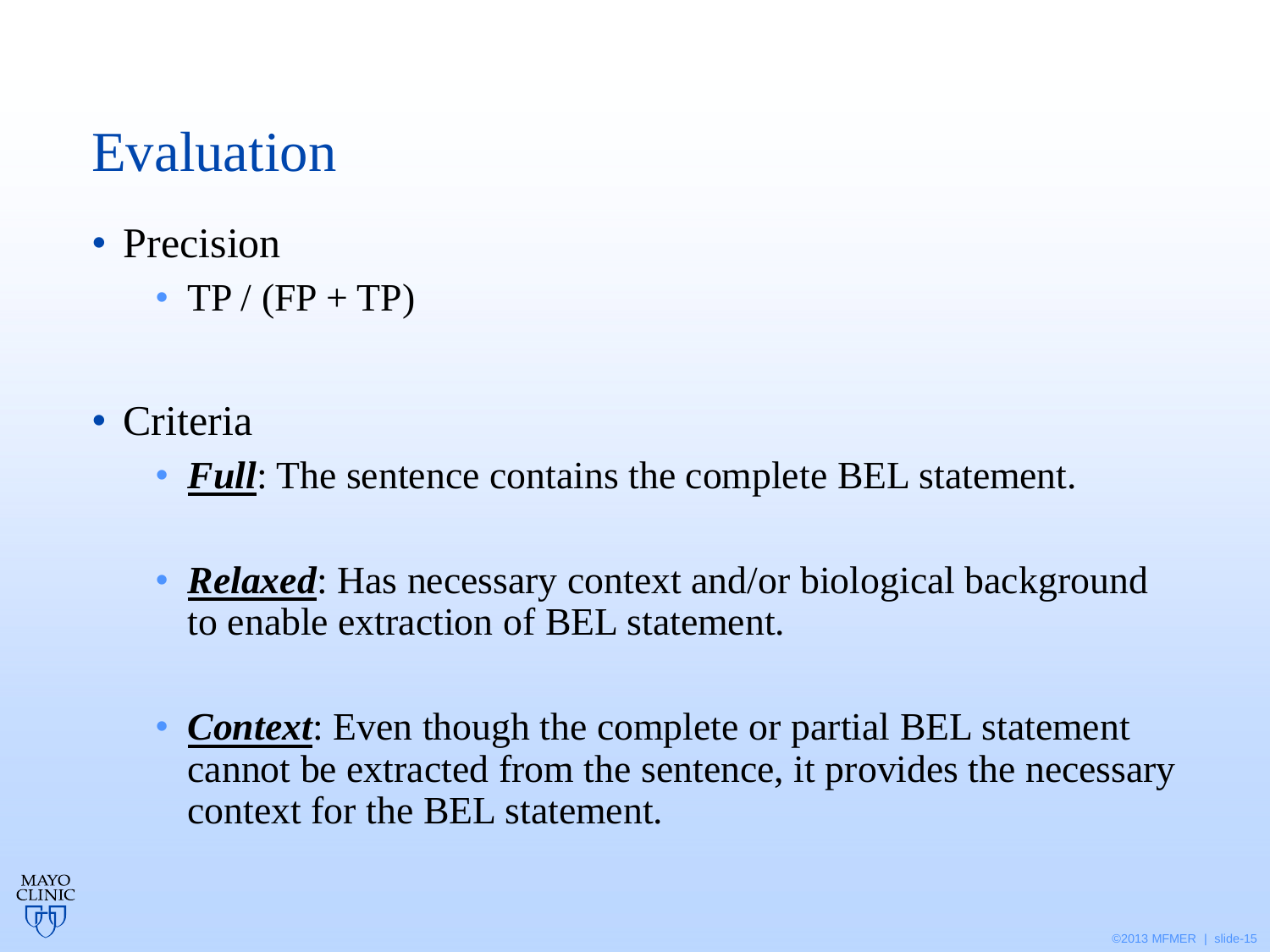## Evaluation

- Mean Average Precision (MAP)
	- For each query
		- Precisions for relevant docs considering their rank
		- Ave. the precisions : AP
	- Mean of all APs for all Qs

- Three ranking scenarios
	- Worst: All the TPs are ranked after all FPs
	- Random: Randomly reordered the results 2000 times
	- Best: All TPs are ranked before all FPs

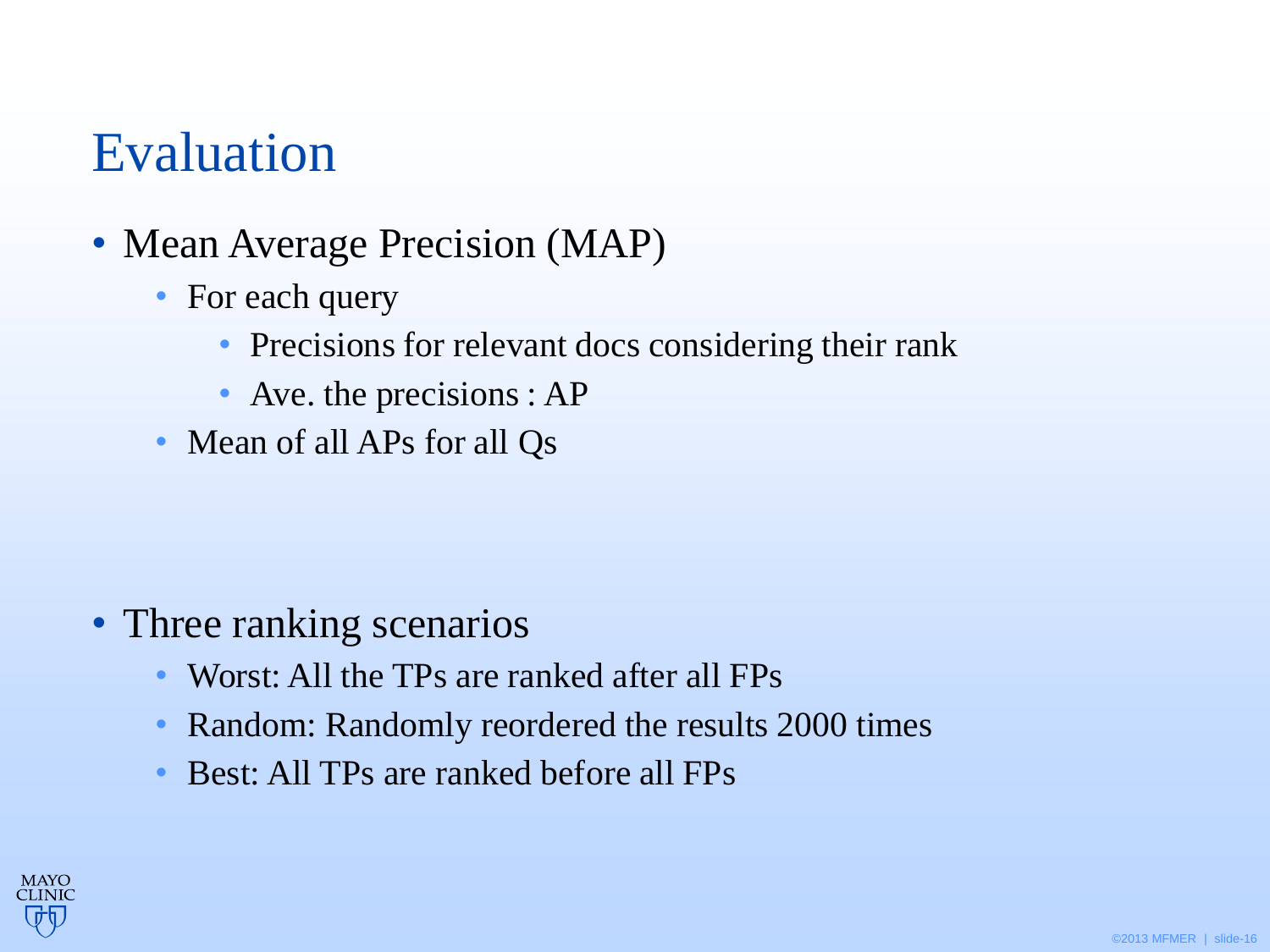## Results (2015 test data)

#### • Precision (co-occurrence based)

| <b>Criteria</b> | <b>True positive</b> | <b>False positive</b> | <b>Precision</b> |
|-----------------|----------------------|-----------------------|------------------|
| <b>Full</b>     | 316                  | 490                   | 39.20            |
| Relaxed         | 429                  | 377                   | 53.22            |
| Context         | 496                  | 310                   | 61.53            |

#### • MAP

| <b>Criteria</b> | Worst | Random | Co-occ. | <b>IE-based</b> | <b>Best</b> |
|-----------------|-------|--------|---------|-----------------|-------------|
| <b>Full</b>     | 31.7  | 46.5   | 49.0    | 56.96           | 74.2        |
| Relaxed         | 45.9  | 58.4   | 62.1    | 65.05           | 80.4        |
| Context         | 55.2  | 65.7   | 68.9    | 73.15           | 83.5        |

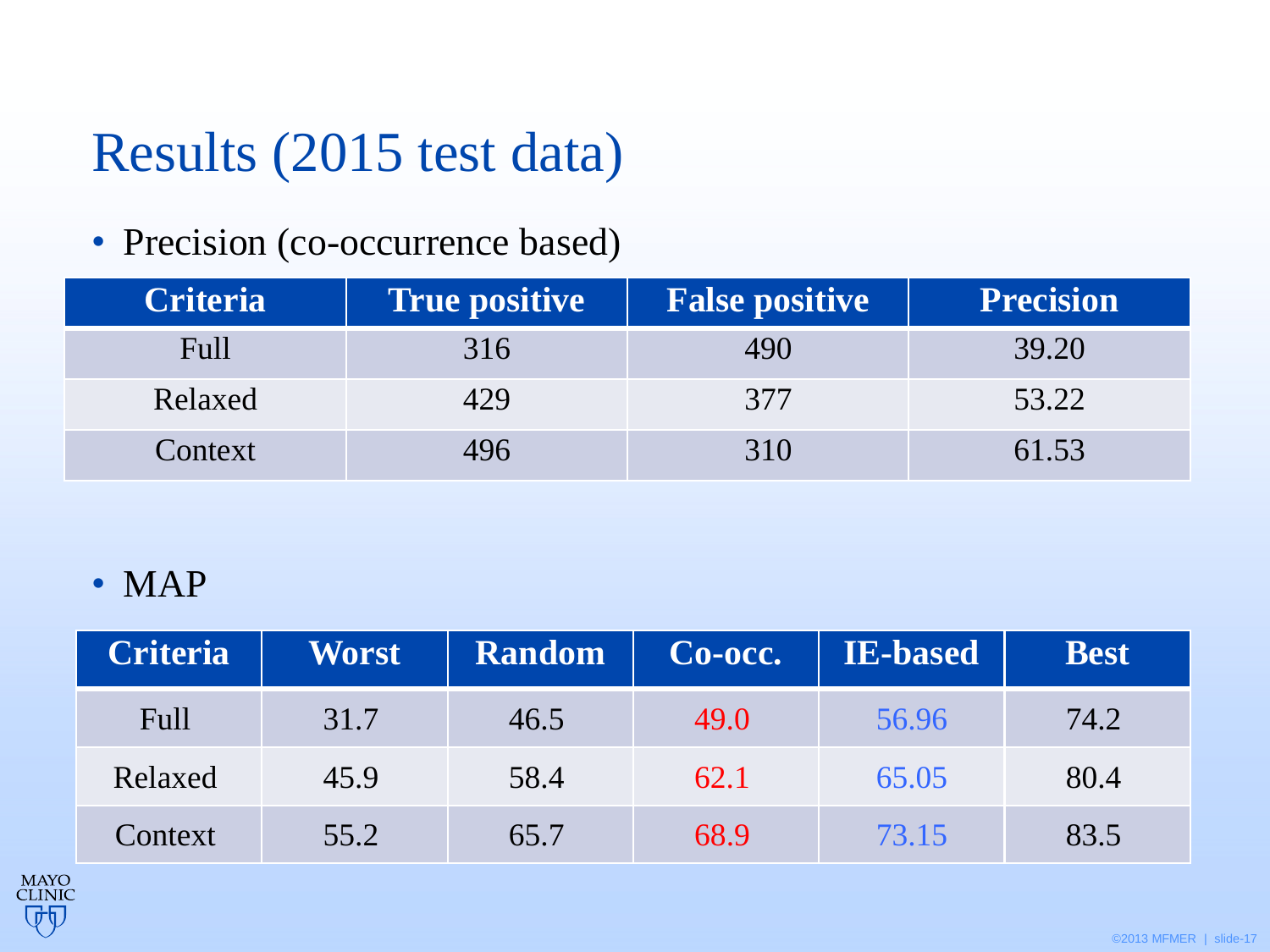## Results (2017 test data)

• Two runs (top 5 evidence sentences)

| Run           | <b>Criteria</b> | <b>True</b><br>positive | <b>False</b><br>positive | <b>Precision</b> | <b>MAP</b>    |
|---------------|-----------------|-------------------------|--------------------------|------------------|---------------|
| ElasticSearch | Full            | 117                     | 265                      | 30.6             | $59.6 (+9.4)$ |
| Our system    | Full            | 121                     | 261                      | $31.7 (+1.1)$    | 50.2          |
| ElasticSearch | Partial         | 175                     | 207                      | 45.8             | $77.5 (+0.8)$ |
| Our system    | Partial         | 192                     | 190                      | $50.3 (+4.5)$    | 76.7          |

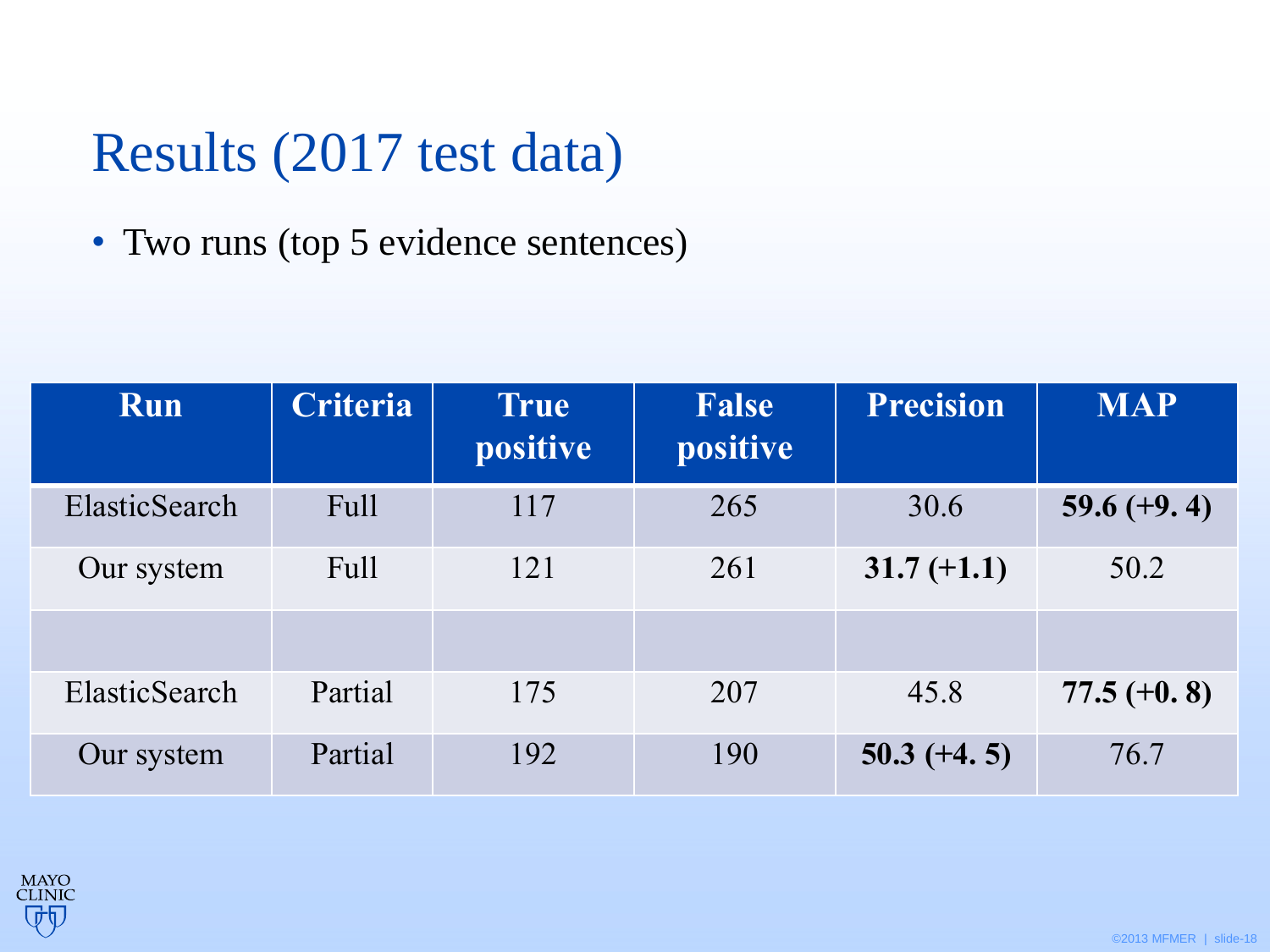## Discussion

- Solved issues
	- Response time
	- Extensively relied upon the lexical feature
		- Without any consideration of semantics
- Dictionaries
	- 16% of BEL entities not in the corresponding sentences
	- No results for 7 BELs
		- Focusing on Full retrieval not Partial sentences

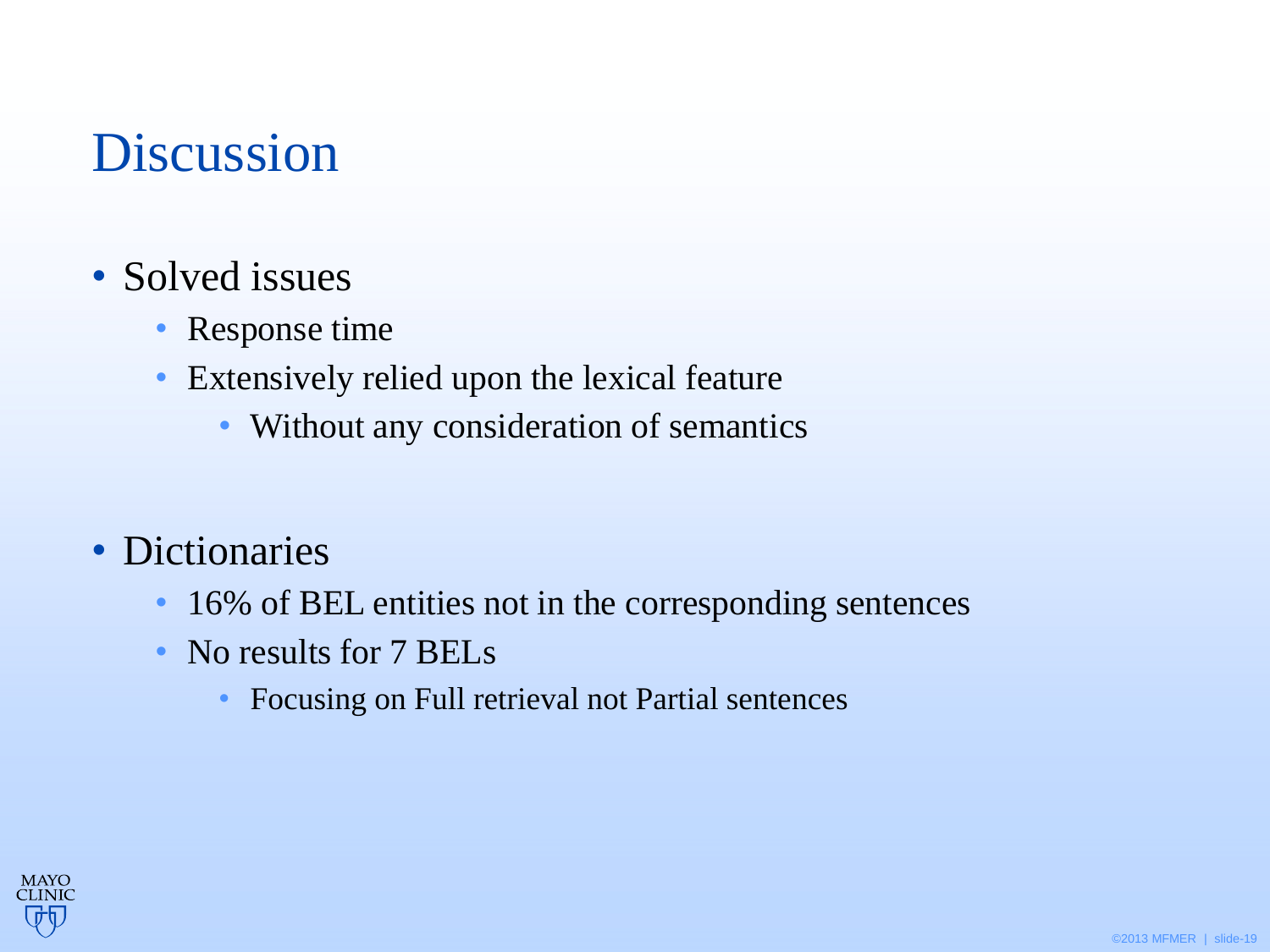## Discussion

• Only sentences in abstracts

- Ranking
	- Negative instances for the first classifier
	- No annotation for the mentions
- Evaluation
	- Need for an expert

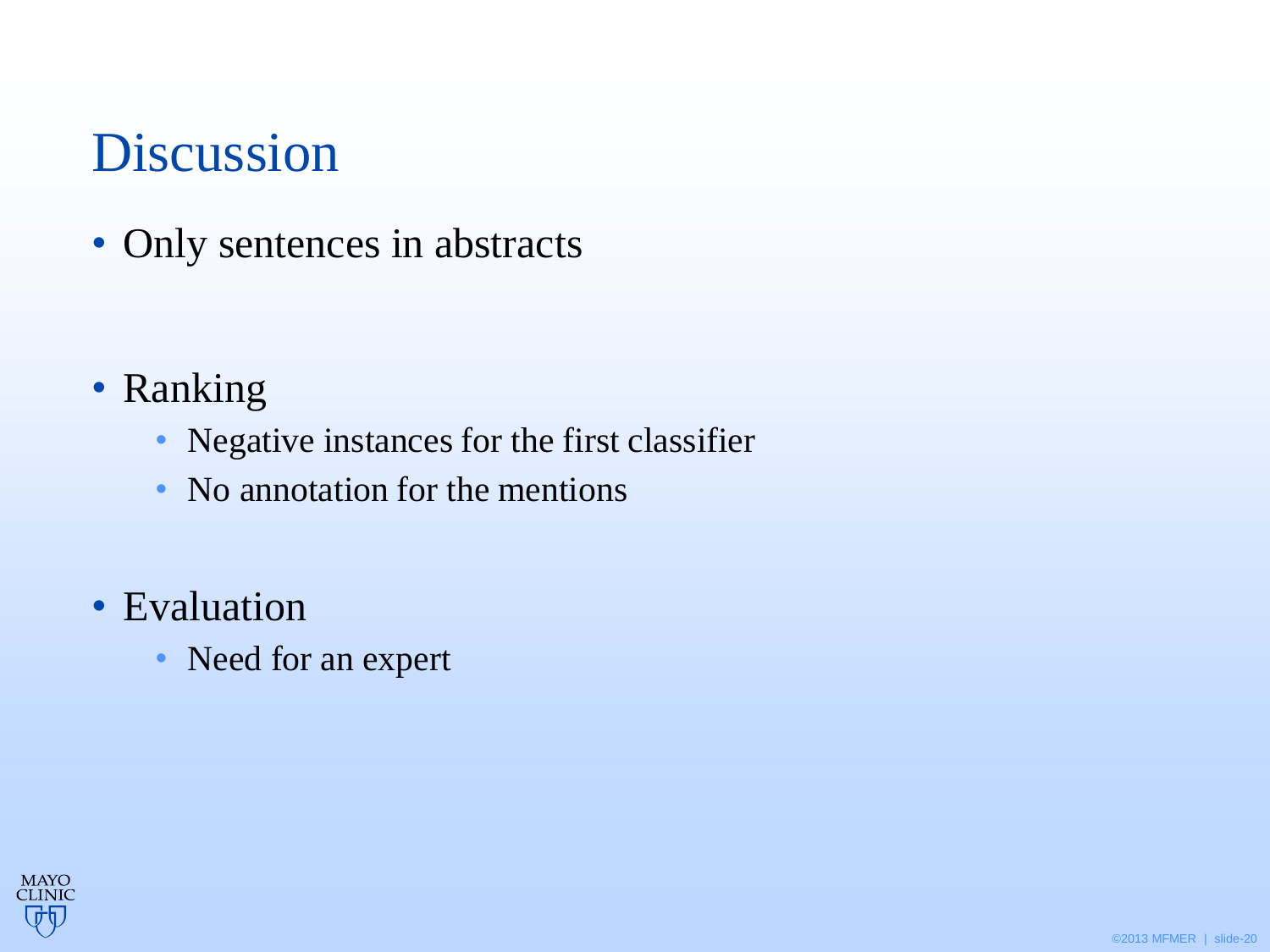

# Thank you

©2013 MFMER | slide-21